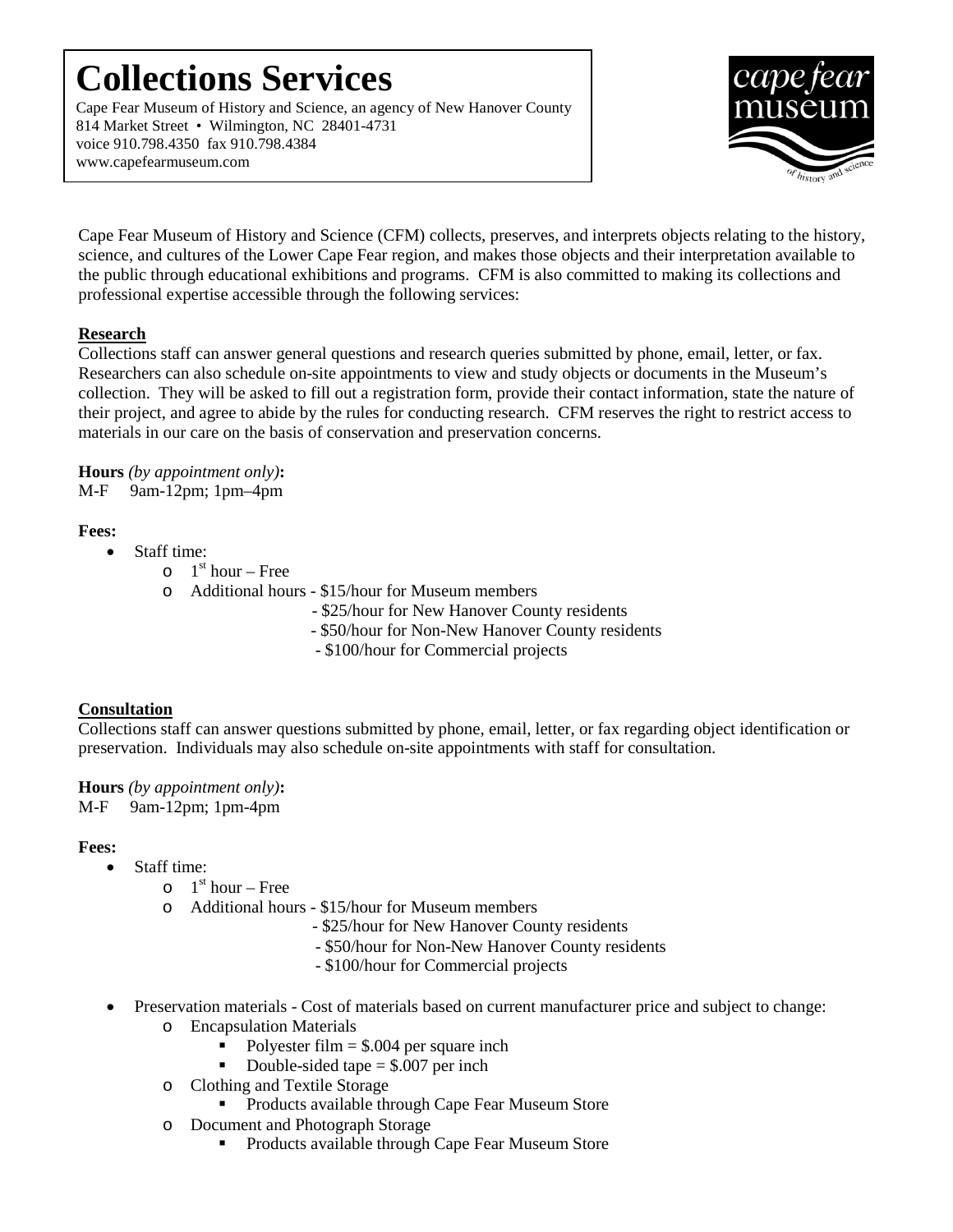# **Collections Services**

Cape Fear Museum of History and Science, an agency of New Hanover County 814 Market Street • Wilmington, NC 28401-4731 voice 910.798.4350 fax 910.798.4384 www.capefearmuseum.com



### **Reproduction**

Collections staff can research photograph/image queries submitted by phone, email, letter, or fax. Individuals can also schedule on-site appointments to view photograph/image reference binders. CFM reserves the right to restrict the reproduction of materials in our care. Please refer to our policies regarding reproduction and on-site filming.

**Hours** *(by appointment only)***:** M-F 9am-12pm; 1pm-4pm

#### **Fees:**

- Staff time:
	- $\circ$  1<sup>st</sup> hour Free
	- o Additional hours \$15/hour for Museum members
		- \$25/hour for New Hanover County residents
		- \$50/hour for Non-New Hanover County residents
		- \$100/hour for Commercial projects
- Reproduction:
	- o Up to 12 low-resolution digital images on CD or sent via email (*for reference purposes only; not for publication*) – Free
	- o High-resolution digital images will be provided on a case-by-case basis, depending on the nature of the project
- Use *one-time-use only*:
	- o Commercial projects:
		- Book or Magazine
			- Black & White/Color \$100/image
			- Front cover \$500/image
			- Back cover \$250/image
		- Video or Film
			- Image provided by CFM \$100/image
			- On-site filming \$200/object
		- CD/DVD
			- Black & White/Color \$100/image
		- **Decoration/Exhibition** 
			- Black & White/Color \$100/image
		- Website *renewable annually*
			- Black & White/Color \$100/image
	- o Nonprofit projects *with proof of 501(c)(3) status*:
		- Fees will be charged at 10% of commercial rate

### **Warning Concerning Copyright Restrictions**

The copyright law of the United States (Title 17, U. S. Code) governs the making of photocopies or other reproductions of copyrighted material. Under certain conditions specified in the law, libraries and archives are authorized to furnish photocopies or other reproductions of copyrighted works. One of these specified conditions is that the photocopy or reproduction is not be 'used for any purpose other than private study, scholarship, or research.' If a user makes a request for, or later uses, a photocopy or reproduction for purposes in excess of 'fair use,' that user may be liable for copyright infringement. This institution reserves the right to refuse to accept a